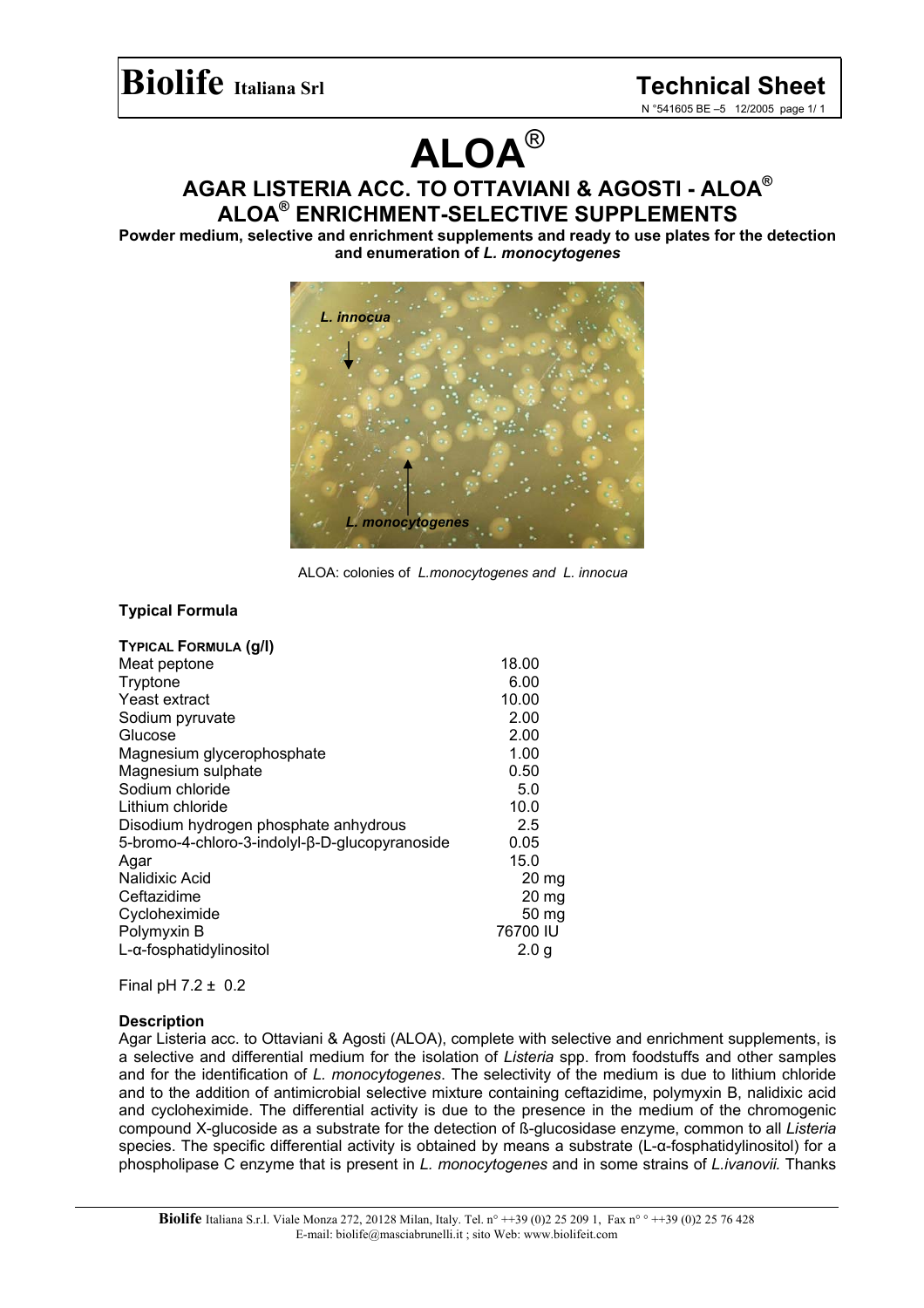to the combination of both substrates, it is possible to differentiate the colonies of *Listeria* spp., which grow with a green-blue colour, from the colonies of *L. monocytogenes,* which grow with a green- blue colour surrounded by an opaque halo.

Agar Listeria acc. to Ottaviani & Agosti (ALOA) allows to differentiate *L. monocytogenes* even in presence of a mixed flora, after incubation of 24 +/- 2 hours in an easy and reliable way, as well as direct streaking, or after enrichment in the usual selective liquid media.

ALOA has been testes by several authors in comparison with PALCAM and Oxford media (1,8,10,11,13) and with other chromogenic media (3,9). All these studies shown this medium to be superior to PALCAM and Oxford Media and to other available chromogenic media. ALOA medium has been validated as ready to use plates (1) and it is recommended by **ISO 11290-1 Amd.1:2004 and by ISO 11290-2 Amd.1:2004 (5a, 5b)** for the detection and enumeration of *L.monocytogenes* in foods and animal feeding stuffs.

## **Technique**

Agar Listeria acc. to Ottaviani & Agosti (ALOA) can be used according to the usual methods for the isolation of *L. monocytogenes* after 2 steps or 1 step enrichment. If 1 step enrichment procedure is chosen the following "rapid" method, validated by AFNOR, may be followed:

Inoculate the sample in Fraser Broth Half Concentration in a ratio of 1:10 (e.g. 25 g sample + 225 ml of enrichment broth). Incubate at 20°C for 18-24 hours. Transfer a loopful of enrichment broth to the surface of ALOA plates. Examine the plates after incubation at 37°C for 24 +/- 2 hours. Consider as *L. monocytogenes* the green-blue colonies surrounded by an opaque halo (typical colonies) confirmed with the rapid test Monocytogens ID Discs (cat. n° 193005) or other suitable confirmation tests. Consider as *Listeria* sp. non-*monocytogenes* the green- blue colonies without the opaque halo.

If no typical colonies are present after 24 h of incubation or if no growth occurs, re-incubate the plates for further 18-24 hours. If no typical colonies develop, the sample can be considered *L.monocytogens* free. If typical colonies grow in the second period of incubation confirm these colonies as described above.

The procedure recommended by ISO 11290 part 1 (detection) is the follow:

Make a 1:9 dilution of the sample in Fraser Broth Half Concentration (eg 25 g of sample + 225 ml of liquid medium). Incubate at 30°C for 24 hours.

Streak 0.1 ml aliquots of Fraser Broth Half Concentration onto a plate of ALOA medium and onto a second selective plating medium of choice. Incubate ALOA plates at 37°C for 24 ± 2 hours. Reincubate negative plates for a further  $24 \pm 2$  hours.

Subculture 0.1 ml Fraser Broth Half Concentration into 10 ml of Fraser Broth and incubate at 37°C for 24 hours. If no growth occurs incubate a further 24 hours.

Streak 0.1 ml aliquots of Fraser Broth onto a plate of ALOA medium and onto a second selective plating medium of choice. Incubate ALOA plates at  $37^{\circ}$ C for  $24 \pm 2$  hours. Reincubate negative plates for a further  $24 \pm 2$  hours.

Confirm the typical colonies as described into ISO standard.

The procedure recommended by ISO 11290 part 2 (enumeration) is the follow:

Make a 1:9 dilution of the sample in Fraser Broth Half Concentration or in Buffered Peptone Water (e.g. 25 g of sample + 225 ml of liquid medium). Incubate at 20°C for 1 hour.

Streak or spread 0.1 ml of resuscitated suspension onto a plate of ALOA medium and incubate at 37°C for 24  $\pm$  2 hours. Reincubate negative plates for a further 24  $\pm$  2 hours.

Confirm the typical colonies as described into ISO standard.

## **Storage**

Store at 2-8° - When stored as directed the plates remain stable until the expiry date shown on the label. Do not use beyond stated expiry date.

#### **References**

1-Artault, S., Bind,J.L., Delaval,Y., Dureuil, N., Gaillard, N. (2000) AFNOR Validation of the ALOA method for the detection *of Listeria monocytogenes* in foodstuffs. Colloque de la Societé Francaise de Microbiologie, Paris, 19-20 Octobre, 2000.

2-Bauwens L. Vercammen F. Hertsens A. (2003) Detection of Listeria spp. In zoo animal faeces: use of immunomagnetic separation and a chromogenic medium Vet. Microbiol. 91, 115-123

3-Beumer, L.L. (2001) Horizontal method for the detection of *Listeria monocytogenes* ISO 11290-1. Change of Isolation Media. Wageningen University, The Nederlands.

4-Flamini, L., Rossi, I. Pondini, F. (1999) Conteggio rapido di *Listeria monocytogens* per inclusione in terreno selettivo e differenziale (ALOA). Industrie Alimentari, XXXVIII, febbraio, 127.